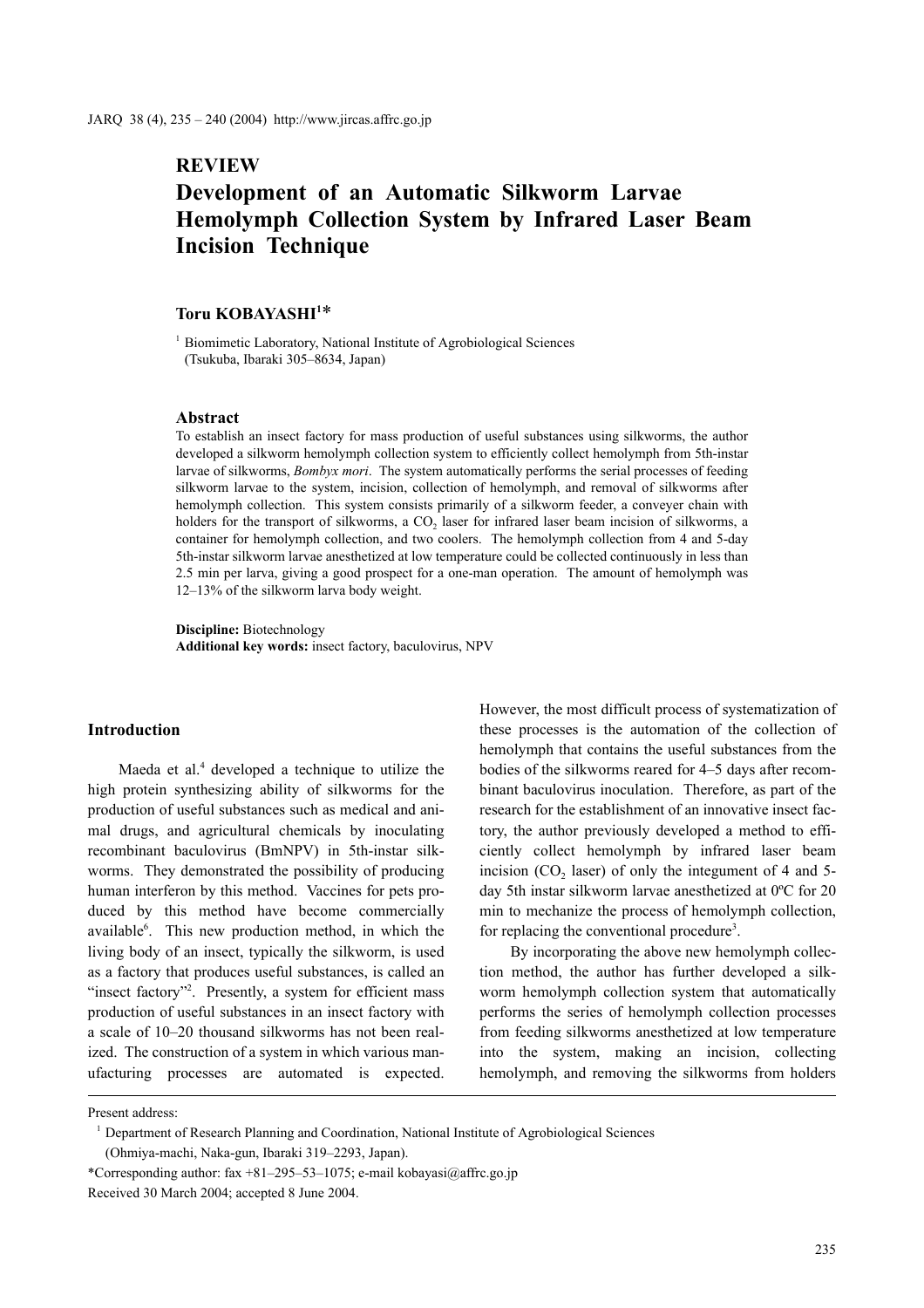#### T. Kobayashi

after hemolymph collection. This report is an outline of this system.

## **Automatic silkworm larvae hemolymph collection system**

In the newly developed system (Fig. 1), various operational units (each process) for the collection of hemolymph from silkworms anesthetized at low temperature were arranged along a single conveyer chain that circulated around the system. Table 1 shows the specifications of this system.

The system was composed of a feeding unit supplying 4 and 5-day 5th-instar silkworm larvae; a transport unit consisting of a conveyer chain (main conveyer) that can be driven either forward or backward at variable speed and silkworm holders which were parallel pairs of plate springs attached to the main conveyer at intervals of 64 mm; an incision unit consisting of a  $CO<sub>2</sub>$  laser with a scanner generating a maximum output of 12 W and a sensor for timing of incision (beginning of laser irradiation); a hemolymph collection unit consisting of a gutter-like container that collected hemolymph after incision and 2 coolers that kept the container cool; and a removal unit that released the silkworms from the holders and recovered them after hemolymph collection. The feeder unit of the system consisted of a feeding chute, a conveyer chain with transfer arms (sub-conveyer; having the same specifications as the main conveyer), holders serving as jigs to receive silkworms, a feeding timer buzzer, an electromagnetic clutch, and universal joints. This unit was placed on the right side of the  $CO<sub>2</sub>$  laser (Fig. 2). The feeding unit was driven by connecting it with the motor of the hemolymph collection system via universal joints. The difference in the position of silkworm transfer was eliminated by driving the two conveyer chains at the same speed.

To prevent deterioration of the collected hemolymph due to melanosis or other biochemical causes, a 0.88% physiologic saline solution supplemented with 5 mg phenylthiourea was added in the hemolymph collecting container to a depth of about 5 mm in advance. The temperature of the collected hemolymph was maintained at 5ºC using the 2 coolers.

### **Methods**

The performance of the newly developed system

| Feeding unit    | Silkworm chute:                                                                                                     | An inclined structure with the shape of half a funnel through which silkworms are<br>fed into the transfer arm                                                                                                |  |  |  |
|-----------------|---------------------------------------------------------------------------------------------------------------------|---------------------------------------------------------------------------------------------------------------------------------------------------------------------------------------------------------------|--|--|--|
|                 |                                                                                                                     | Equipped with a 0.1 MPa compressor and air nozzle that blows assist air into the<br>chute                                                                                                                     |  |  |  |
|                 | Conveyer chain (sub):                                                                                               | Pitch 15.87 mm, link number 114, length 1,778 mm                                                                                                                                                              |  |  |  |
|                 | Transport speed:                                                                                                    | 0–85 mm/s; driven by the motor of the transport unit via universal joints                                                                                                                                     |  |  |  |
|                 | Transfer arm:                                                                                                       | Moved 22 mm up and down by a cam                                                                                                                                                                              |  |  |  |
|                 |                                                                                                                     | Pick up and transfer of silkworms                                                                                                                                                                             |  |  |  |
| Transport unit  | Conveyer chain (main):                                                                                              | Pitch 15.87 mm, link number 512, length 8,125 mm                                                                                                                                                              |  |  |  |
|                 | Holders:                                                                                                            | Pairs of plate springs that are opened and closed by a cam to hold silkworms                                                                                                                                  |  |  |  |
|                 | Transport speed:                                                                                                    | 0–85 mm/s of variable speed                                                                                                                                                                                   |  |  |  |
|                 | Motor (geared motor):                                                                                               | Triple phase, 100 W, direction of rotation reversible under inverter control                                                                                                                                  |  |  |  |
| Incision unit   | CO <sub>2</sub> gas laser:                                                                                          | Maximum output 12 W, focal distance 190 mm, combined with a scanner, irradiation<br>area 100 mm × 100 mm, wavelength 10.6 $\mu$ m                                                                             |  |  |  |
|                 | Laser controller:                                                                                                   | Operation of the laser device with a console                                                                                                                                                                  |  |  |  |
|                 | Sensor:                                                                                                             | Proximity type for aluminum, detects work and transmits signals to the CO <sub>2</sub> laser to<br>start laser irradiation                                                                                    |  |  |  |
| Collection unit | Collecting container:                                                                                               | Depth 15 mm $\times$ width 100 mm $\times$ length 4,090 mm<br>Cold water at $5^{\circ}$ C is circulated in the bottom part                                                                                    |  |  |  |
|                 | Cooler:                                                                                                             | Cold-water circulation type (37 L, range of temperature adjustment 10–25°C)<br>Cooling capacity $10.5 \times 10^6$ (J/h) at a liquid temperature of 20°C<br>The collecting container is cooled with 2 coolers |  |  |  |
| Removal unit    | Silkworms are removed (released) from the holder by a cam follower and the cams of the holders and are<br>recovered |                                                                                                                                                                                                               |  |  |  |
| Size (mm)       | 3,700 (overall length) $\times$ 1,845 (overall width) $\times$ 1,350 (overall height)                               |                                                                                                                                                                                                               |  |  |  |

 **Table 1. Specification of developed hemolymph collection system for silkworm**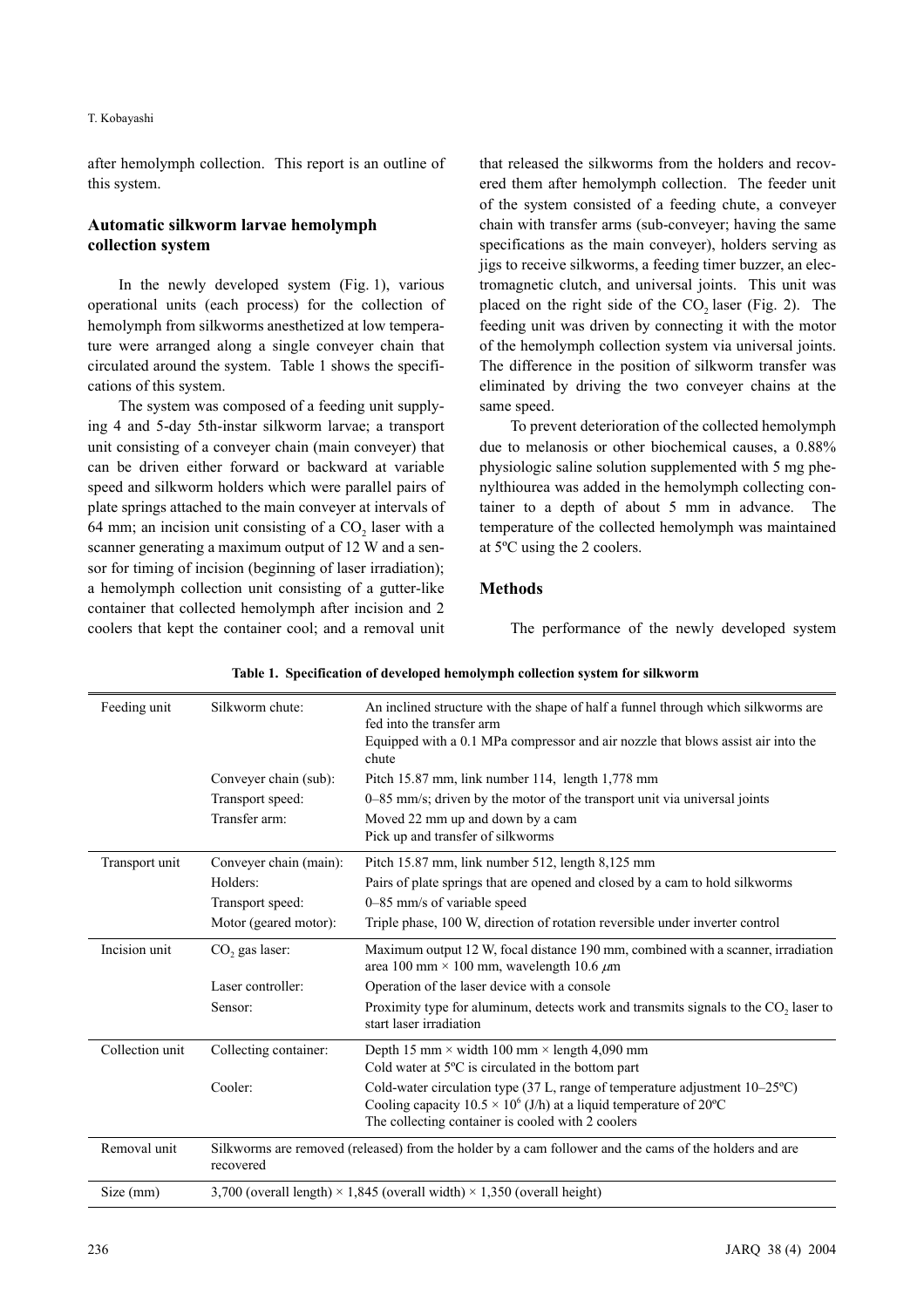Development of Silkworm Hemolymph Collection System by Laser Incision



**Fig. 1. Developed automatic silkworm larvae hemolymph collection system** 

was examined by using 4 and 5-day 5th-instar silkworm larvae (Ariake variety). Larvae were reared on artificial feed, and anesthetized at 0ºC for 20 min prior to use. Anesthetized larvae were continuously fed into the hemolymph collection system, and hemolymph was collected for 2 min after incision.

As for the operation conditions of hemolymph collection, the transport speed of the main conveyer, to which the modified silkworm holders were attached at intervals of 64 mm, was set at 32 mm/s, and the system was operated by one person. The laser output, scanning speed, and irradiation length were 6.5 W, 61.7 mm/s, and 14.5 mm, respectively.

#### **Results and Discussion**

The performance of each unit of the hemolymph collection system examined was as follows.

#### **1. Feeding of silkworm larvae**

By manually putting silkworms that had become half stiffened and rod-like under hypothermic anesthesia at  $0^{\circ}$ C for 20 min<sup>3</sup> into the chute with the head first at a rate of one silkworm per 2 seconds, the silkworms took the supine position as they fell through the chute and reached the exit of the chute (Fig. 2). Then, the transfer arms attached to the sub-conveyer, which rotated toward the  $CO<sub>2</sub>$  laser, loaded by dropping the silkworms between the opened plate springs of the holders, which were horizontal on the main conveyer. The holders that received the silkworms held them by closing the springs, turned to the vertical position with the head of the silkworms up, and continuously carried them to the  $CO<sub>2</sub>$  laser (Fig. 3).

However, silkworms were occasionally blocked in



**Fig. 2. Silkworm feeder unit** A: Air nozzle, B: Chute, C: Transfer arm, D: Holder.



**Fig. 3. Transfer of supplied silkworms after sliding down from chute**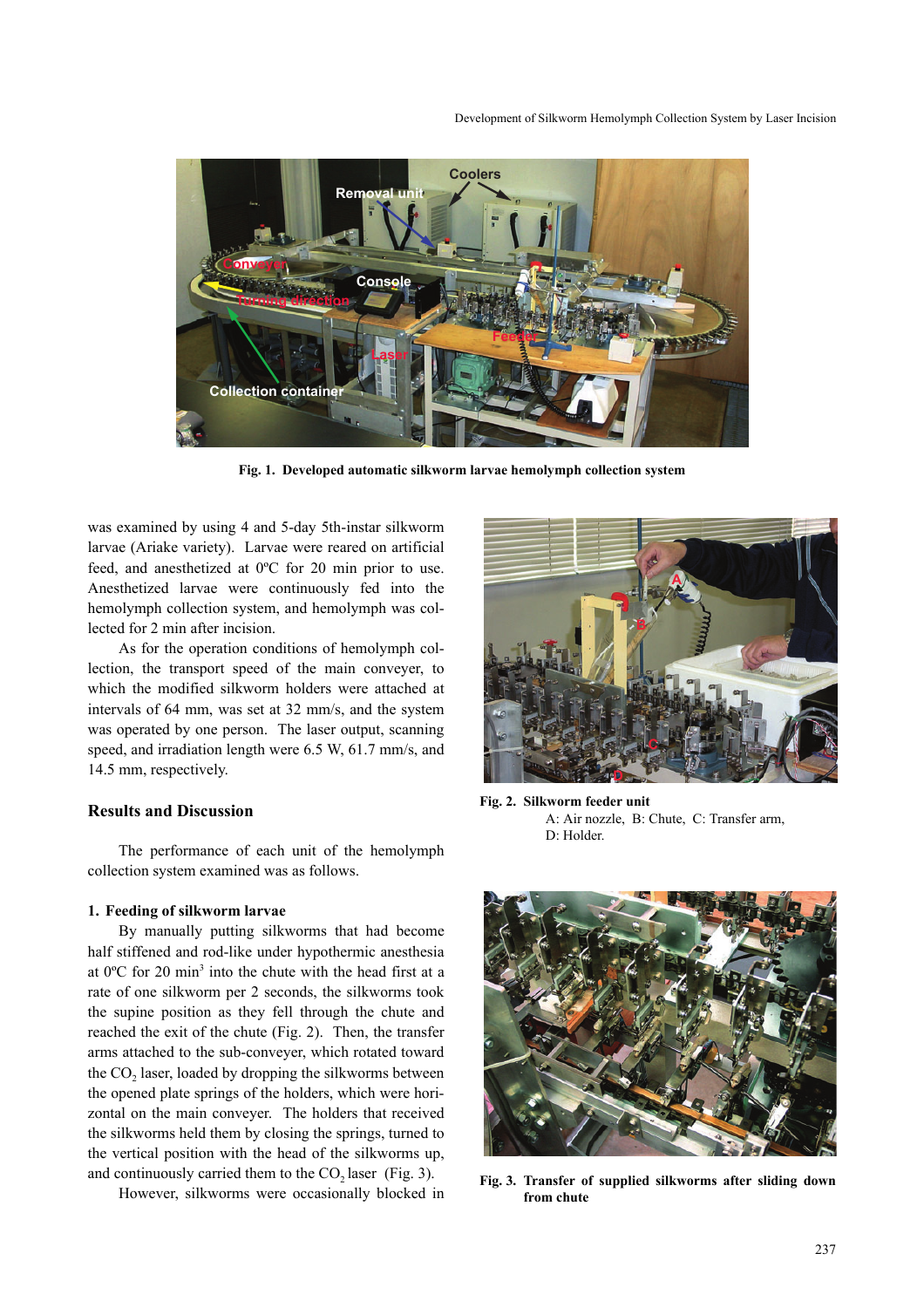#### T. Kobayashi



**Fig. 4. Laser incision of silkworm larvae**



**Fig. 5. Collection of hemolymph spouted from incised silkworms**

the chute, because the body surface of the silkworms became wet by condensation and did not slide easily down the chute. The following measures were taken to solve this problem.

Low friction plastic tape (Commercial name: Shikii Suberi, 21 mm (W)  $\times$  350 mm (L), Kawaguchi Giken, Saitama, Japan) was attached to the slope surface of the chute for reducing the coefficient of friction. Also, the sliding speed of silkworms down the chute was increased by attaching an air nozzle to the entry of the chute which blows air into the chute at 0.1 MPa. This improved sliding of silkworms down the chute. Moreover, this kept the slope of the chute dry and resolved the problem of blocking. Particularly, since condensation on the body surface of silkworms is more likely to occur in wet seasons, dehumidification of the environment to humidity of 50%



**Fig. 6. Removal of silkworms from holders after collection of hemolymph**

- A: Cam follower for holder opening,
- B: Direction of conveyer chain transportation,
- C: Pail of abandoned silkworms,
- D: Silkworm dropping from holder,
- E: Terminal of hemolymph collection container.

| Table 2. Amount of hemolymph collected by developed collection system vs. time after incision |  |  |
|-----------------------------------------------------------------------------------------------|--|--|
|                                                                                               |  |  |

| Days in<br>5th instar | Sex | No. of<br>larvae | Weight of<br>silkworm<br>(g) | Amount of hemolymph (Ratio to weight of silkworm) $(\%)$ |               |               |             | *Hemolymph                       |
|-----------------------|-----|------------------|------------------------------|----------------------------------------------------------|---------------|---------------|-------------|----------------------------------|
|                       |     |                  |                              | $0-1$ min                                                | $1 - 1.5$ min | $1.5 - 2$ min | Total $(T)$ | collection ratio<br>$(A)$ $(\%)$ |
| $5 - 4$               | ₽   | 15               | 4.75                         | 10.51                                                    | 1.92          | 1.40          | 13.83       | 55.32                            |
|                       | ♂   | 15               | 4.18                         | 9.45                                                     | 1.88          | 1.24          | 12.57       | 50.28                            |
| $5 - 5$               | ₽   | 15               | 5.22                         | 8.80                                                     | 2.02          | 1.67          | 12.49       | 50.96                            |
|                       | ♂   | 15               | 4.57                         | 8.26                                                     | 1.93          | 1.65          | 11.84       | 47.36                            |

Silkworm race: Ariake

\*Hemolymph collection ratio was evaluated using next equation: A  $(\%)=(T/25) \times 100$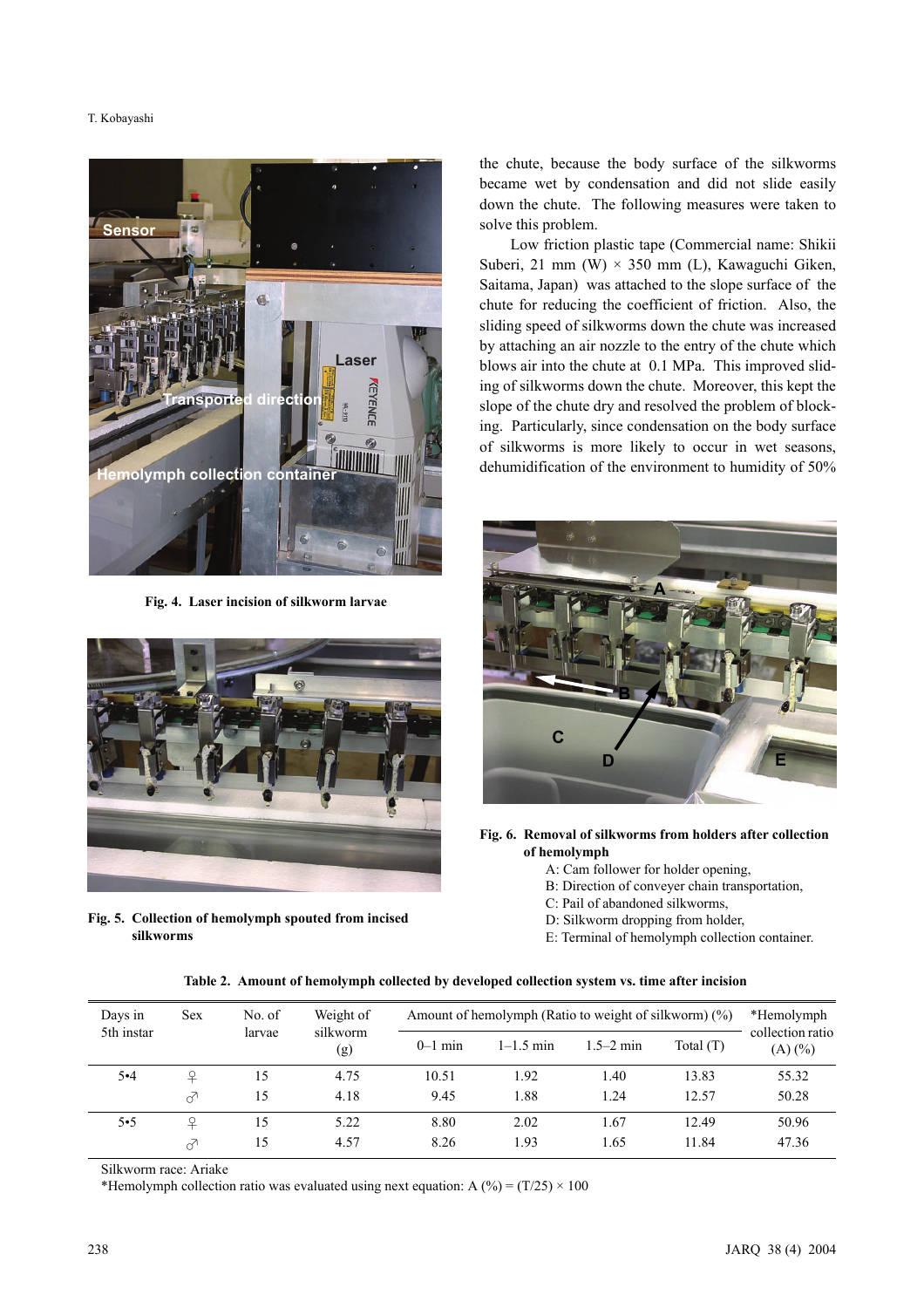or less with an air-conditioner is considered to be effective.

#### **2. Laser incision and collection of hemolymph**

As shown in Fig. 4, the holders that received the silkworms from the feeder moved to the front of the laser. Then, when the sensor mounted above the main conveyer detected a holder, the laser performed an incision of only the integument in the back of each silkworm. Next, the holders moved above the hemolymph collection container without dropping the silkworms, and hemolymph that spouted from the silkworms was collected as it dripped spontaneously into the container. After the incision, the state of the silkworms held with the holders is shown in Fig. 5. The integument of the 8th to the 10th segments was incised linearly over about 11–12 mm. However, because damage and dropouts occurred hardly, mixing of protein digestion enzymes of the midgut was avoided in the collection hemolymph, and it seems that high purity hemolymph collection could be achieved.

Table 2 shows the average amount of hemolymph from a silkworm (percentage of the body weight). In both males and females of 4-day 5th-instar silkworm, the amount of hemolymph was about 10% of the body weight 1 min after the incision, slightly less than 2% after 1–1.5 min, and slightly more than 1% after 1.5–2 min. The total amount came to about 13%. Similarly, in both males and females of 5-day 5th-instar silkworm, the amount was slightly more than 8% of the body weight during 1 min after the incision, about 2% after 1–1.5 min, and about 1.6% after 1.5–2 min. The total amount came to about 12%. At both days, more hemolymph could be collected from females than from males, and 70–80% of the total yield was obtained during the first minute of collection. Moreover, since the hemolymph content of silkworms at this age is reported to be about 25% of the body weight $1.5$  the collection ratio estimated by dividing the total amount (T) by 25 was about 50% (=  $(T/25) \times 100$ ). On the other hand, the amount of hemolymph collection by the manual procedure is estimated to be 15–16% of the body weight (Kobayashi, unpublished). There seems to be room for improvement in the collection efficiency of this automatic mechanization system.

#### **3. Removal of silkworms**

After collection of hemolymph, the plate springs opened as the levers of the holders were pushed by the cam mechanism shown in Fig. 6. Then, the silkworms were released from the holders and they readily dropped into a pail by the force of self-weight. In this process, because the holders opened consistently, it is evaluated to be successful in detaching silkworms.

#### **Summary and Conclusions**

Using the newly developed hemolymph collection system, hemolymph could be collected continuously from 4 and 5-day 5th-instar silkworm larvae, and oneman operation of the system appeared to be possible. Moreover the total process of feeding silkworms into the system, laser incision, collection of hemolymph, and removal of larvae after the collection could be performed in less than 2.5 min per silkworm. In this study, silkworms that contracted virus after inoculation of recombinant BmNPV were not used, but in the insect factory, the hemolymph is collected at 4–5 days post-inoculation of 5th-instar, when the inoculated larvae begin to develop symptoms but are nearly as healthy as normal larvae. Therefore, this system is expected to function adequately when silkworms that have been infected with recombinant BmNPV are used. However, it is considered to be difficult to manually continue feeding 1 silkworm every 2 seconds to this system for a long time. So that, to put this system into practical use, improvement of the feeding efficiency is still needed by achieving further mechanization of supplying silkworms to the system. Although this system has been developed for silkworms, it can also be applicable to larvae and pupae of other insects.

In addition, the commercial market for interferon produced by an insect factory of a certain company is presently estimated to be 1 billion yen, and that for pet vaccines is about 2 billion yen. The market for medicines produced by insect factories is expected to enlarge to the order of at least 10 billion yen after 10 years. Therefore, the production of medicines that are needed in large quantities such as human influenza vaccines, allergic examination medicines and medicines for animals are expected to generate the future demand for this system using silkworms. Accordingly, the practical use of an immediate automatic hemolymph collecting system for silkworms will be strongly hoped for in the future.

## **References**

- 1. Horie, Y. et al. (1971) On the haemolymph volume of the silkworm, *Bombyx mori. Nihon sanshigaku zasshi* (*J. Seric. Sci., Jpn.*), **40**, 330–334 [In Japanese with English summary]*.*
- 2. Kimura, S. (2000) Konchu baio koujou (The insect factory). Kogyo Chosakai, Tokyo, Japan, pp.215 [In Japanese].
- 3. Kobayashi, T. (2002) Development of a new method for collecting silkworm larvae hemolymph by laser beam incision. *Sericologia,* **42**, 365–371.
- Maeda, S. et al. (1985) Production of human  $\alpha$ -interferon in silkworm using a baculovirus vector. *Nature,* **315**, 592–594.